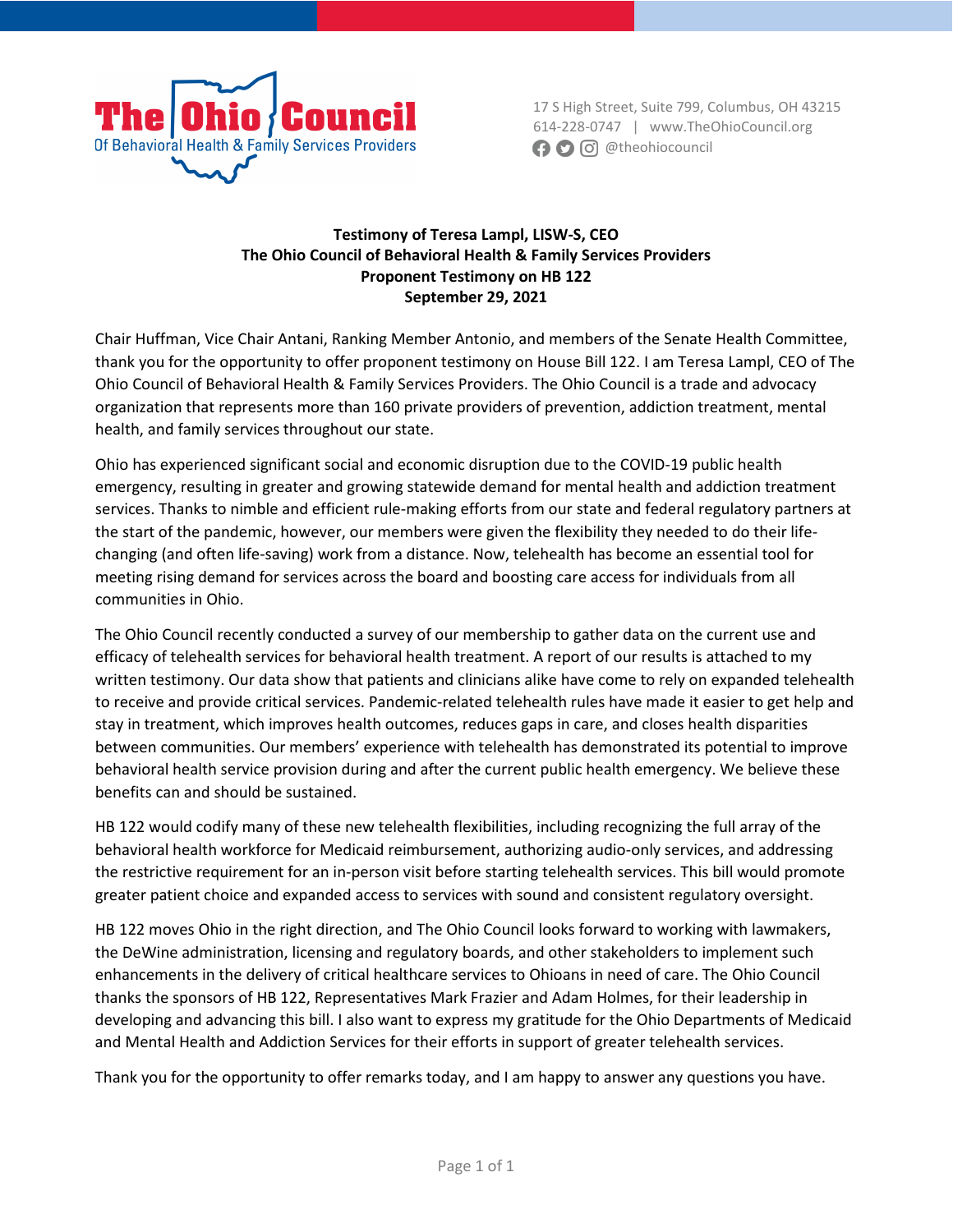

# **Sustaining Telehealth Benefits in Mental Health & SUD Services**

#### Abstract

During the COVID-19 pandemic, telehealth has become a crucial tool for safely and effectively serving Ohioans in need of behavioral health and substance use disorder treatment. The myriad benefits of telehealth enabled by pandemic-related enforcement waivers can and should be maintained beyond the current public health emergency with common-sense updates to Ohio's regulatory and statutory frameworks.

> Soley Hernandez, Associate Director hernandez@theohiocouncil.org

> > Publish Date: September 24, 2021 Last Updated: September 24, 2021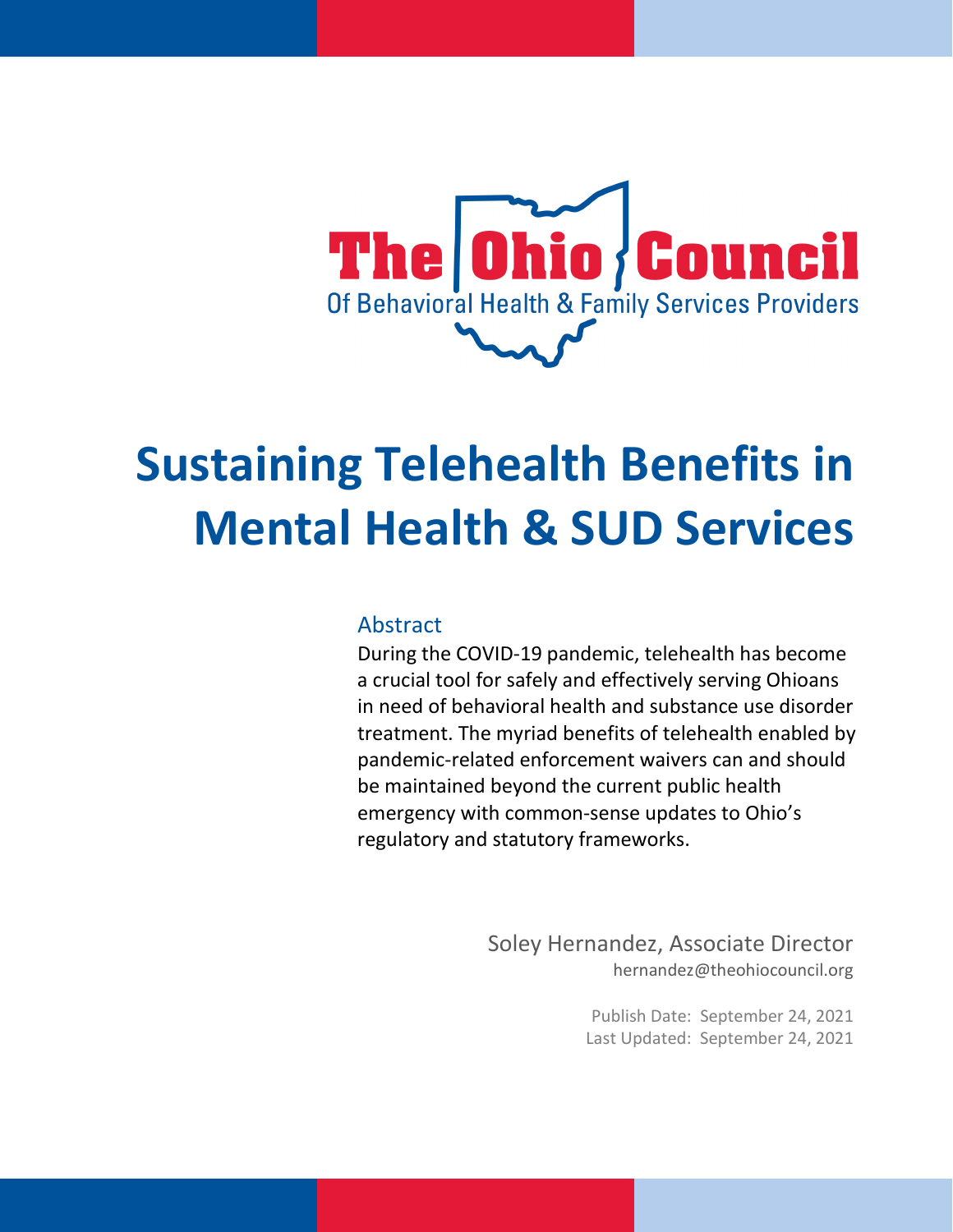

### **Contents**



17 S High Street, Suite 799, Columbus, OH 43215 614-228-0747 | www.TheOhioCouncil.org **O** O @theohiocouncil

**Soley Hernandez** Associate Director Hernandez@TheOhioCouncil.org

**Teresa Lampl** Chief Executive Officer Lampl@TheOhioCouncil.org

**Geoff Collver** Associate Director Collver@TheOhioCouncil.org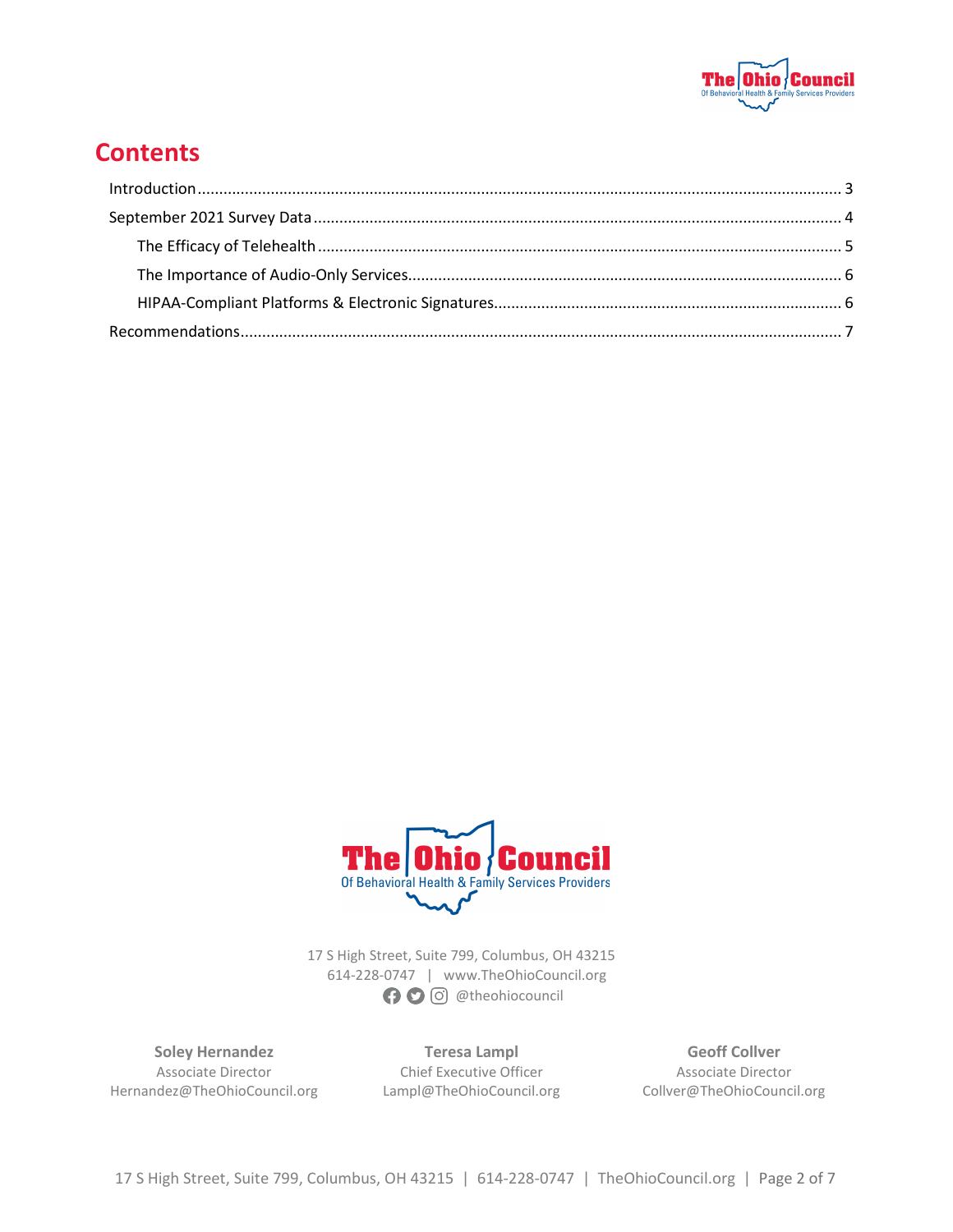

# **Introduction**

The Ohio Council of Behavioral Health & Family Services Providers (The Ohio Council) is a trade association representing approximately 160 community-based providers of mental health and substance use disorder services. Members of The Ohio Council vary in size, level of care, population served, services offered, and geographic location. Collectively, they serve the majority of Ohioans in need of behavioral health treatment who access care through Medicaid and Medicare. The utilization of telehealth services among our members increased significantly with the emergence of the COVID-19 public health crisis in 2020. Telehealth has become an essential form of service delivery for the clients our members serve, and it remains necessary to ensure uninterrupted access to mental health and substance use treatment services.

Prior to the pandemic, telehealth was not widely utilized by behavioral health providers. Audio-visual equipment and HIPAA-compliant video conferencing programs were investments that many providers found difficult to justify prior to the need for social distancing. In addition, pre-COVID regulations held to a narrow definition of "telehealth" that dissuaded many companies from offering remote services. Both these factors changed dramatically in March 2020. Telehealth transformed clinical service delivery for behavioral health providers. It sustained access to services though synchronous and asynchronous modalities, improved appointment completion, and overcame longstanding barriers to treatment such as employment obligations, transportation, and childcare. More patients made their appointments, and the system was able to accommodate a growing need for public mental health support as a result.

The Ohio Council is grateful for the quick actions taken over the course of the COVID-19 public health emergency (PHE) at the federal and state levels to ensure continuity of care for people in need of behavioral health treatment during this turbulent time*. Our members were able to quickly implement telehealth services at the onset of the pandemic largely because of the flexibilities allowed under the ongoing federal PHE, federal regulatory waivers, Ohio's State of Emergency, and state regulatory changes spearheaded by the Ohio Department of Medicaid (ODM) and the Ohio Department of Mental Health and Addiction Services (OhioMHAS)***.** Many Ohioans have come to rely on the access that telehealth has afforded them to receive assessments, manage medications, attend individual and group counseling, and access other services. In addition, patients can now choose from a wider array of clinicians—not just those within walking or driving distance. Behavioral health care staff, meanwhile, report lower no-show rates and more efficient workflow thanks to remote options.

While the state has ended its declared public health emergency, the pandemic persists and the federal PHE remains. Telehealth continues to provide safe and viable options to access behavioral health services for new and existing patients. Moving forward, Ohio's policy and regulatory framework should be adapted to keep pace with a changing federal regulatory environment, promote patient choice, sustain patient access, and maintain flexibilities for the behavioral health workforce. *Early in the pandemic, ODM and OhioMHAS enacted regulatory changes that continue to permit the wide use of telehealth technology for care delivery.* Recently, the Medical Board and Counselors, Social Workers, and Marriage and Family Therapist (CSWMFT) Board adopted transition periods for the enforcement of their respective telehealth rules. We acknowledge this is an important temporary fix. However, we strongly urge permanent actions be taken by both boards and the Ohio General Assembly to promote patient choice and provide safe and consistent access to services during the unfolding pandemic and into the future.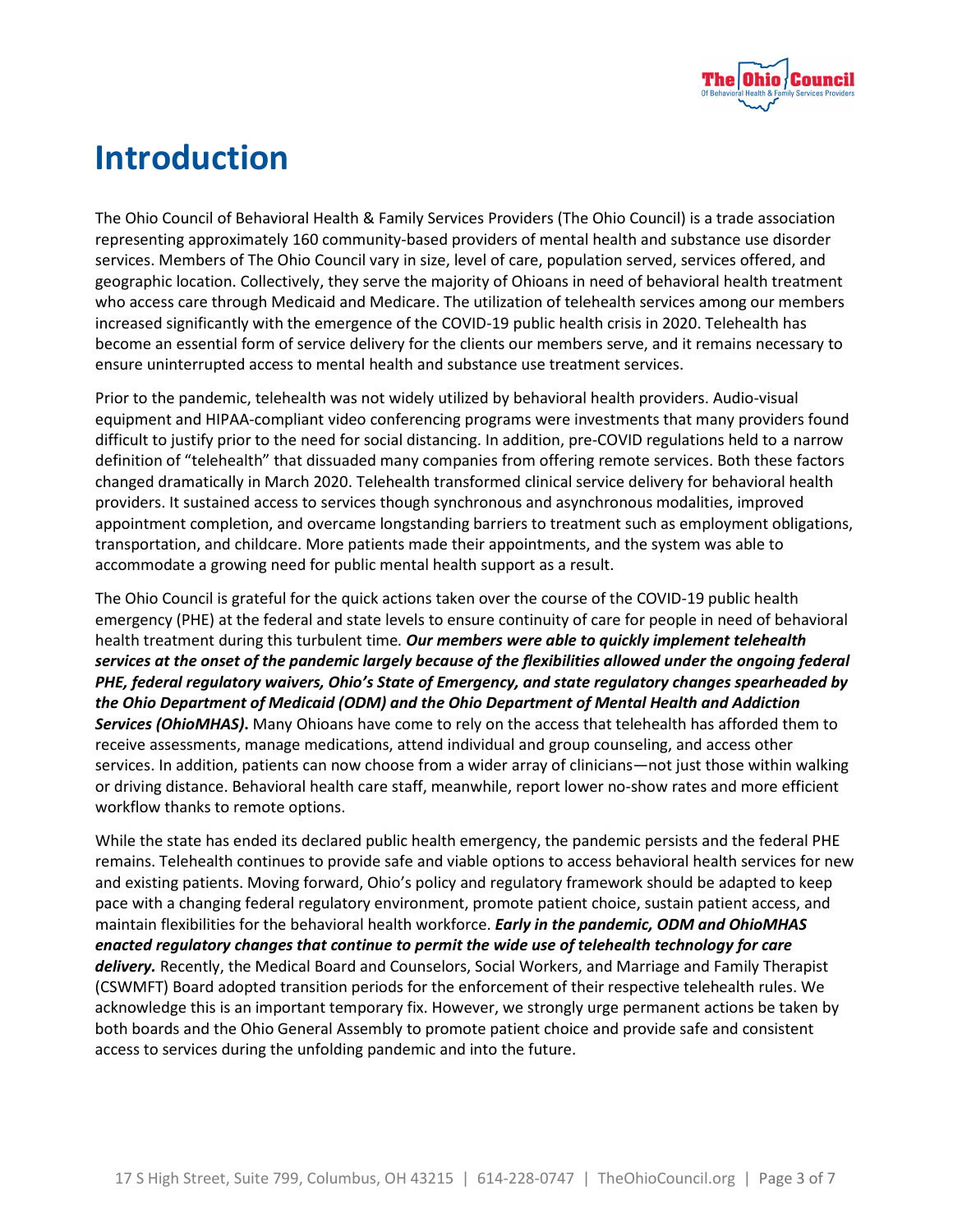

# **September 2021 Survey Data**

The Ohio Council conducted a survey of our membership in September 2021 to gather data on the current use and efficacy of telehealth services for behavioral health treatment. All 46 respondents reported continuing to use telehealth for psychotherapy and medical services. All respondents reported using audiovideo modalities and over 80% reported using audio-only. We asked our members to indicate the most frequently used modality of telehealth at their organization, and 69% indicated audio-video as the most frequent modality of service provision while 31% reported audio-only services as the most frequent modality of telehealth.

Organizations report using telehealth for a variety of essential services since the start of the pandemic, the most common of which have been mental health and substance use assessments, individual psychotherapy, and medical services. However, it is apparent from our members that the option to use telehealth for a variety of services has been well-received by clients. It remains a valuable tool for ensuring continued access to a full range of services.



#### **Percentage of Respondents Using Telehealth for Mental Health (MH) and Substance Use Disorder (SUD) Treatment Services**

*(Respondents were asked to check all that apply.)*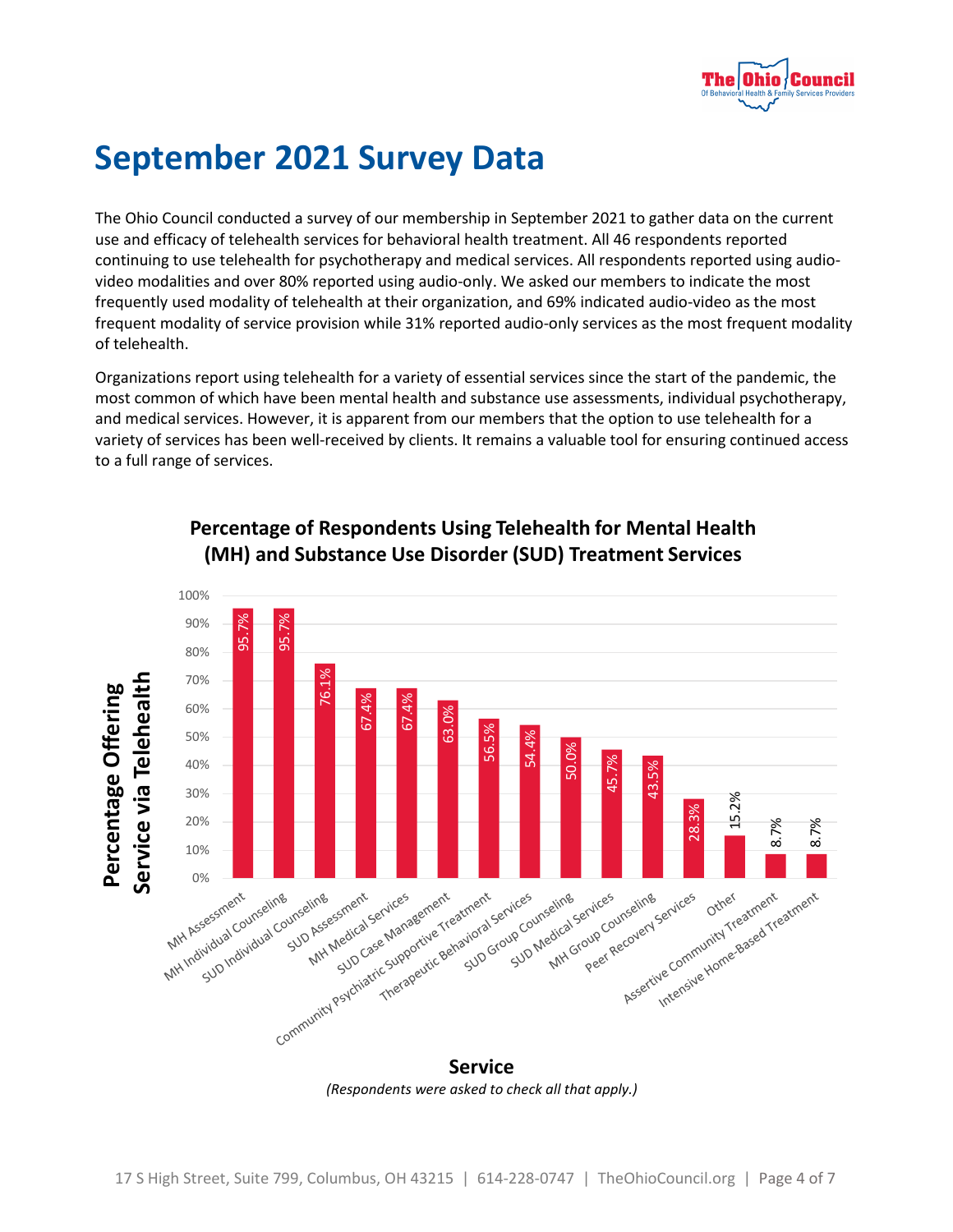

## <span id="page-5-0"></span>**The Efficacy of Telehealth**

According to the U.S. Substance Abuse and Mental Health Services Administration (SAMHSA), "telehealth is effective across the continuum of care for severe mental illness (SMI) and substance use disorder (SUD), including screening and assessment, treatments, including pharmacotherapy, medication management, behavioral therapies, case management, recovery supports, and crisis services."[1](#page-5-1) Research suggests that telehealth can be as effective as face-to-face care for many patients and more effective for some. Moreover, connecting in this format is preferable for many patients and has led to increased service engagement.

The efficacy of telehealth was evidenced in our survey. More than 85% of organizations reported a decrease in no-show rates for all services, and 71% reported decreased no-show rates for medical services since implementing telehealth. The flexibility of telehealth has made clients more likely to stay and engage in their treatment. Roughly 74% of organizations reported client retention and engagement in treatment has increased since implementing telehealth. Anecdotally, Ohio Council members shared results of internal client satisfaction surveys specific to telehealth and reported that the majority of clients *prefer* telehealth (or having the option of telehealth) and are highly satisfied with the services received via telehealth.

*The majority of clients prefer telehealth (or having the option of telehealth) and are highly satisfied with the services received via telehealth.*

OhioMHAS conducted a telehealth survey in February 2021 that was completed by 125 organizations. This survey asked questions

related to telehealth services provided between February 2020 and January 2021. The key findings from this survey indicate that, overall, telehealth did not change the quality of services. OhioMHAS reports that 43% of respondents indicated that telehealth improved the quality of services while another 43% indicated quality was about the same. Additionally, 60% of provider organizations indicated that telehealth was important to their success and allowed them to see clients over a greater distance.

Telehealth is not only an effective means of service delivery; it has been crucial in maintaining access for Ohioans in need of behavioral health treatment. Data from the Ohio Department of Medicaid in the [2022-23](https://archives.obm.ohio.gov/Files/Budget_and_Planning/Operating_Budget/Fiscal_Years_2022-2023/ExecutiveBudget/Book1_BudgetRecommendations/Sections/BudgetRecommendations_FY2022-2023_SectionD-AgencySection.pdf)  [Executive Budget Proposal](https://archives.obm.ohio.gov/Files/Budget_and_Planning/Operating_Budget/Fiscal_Years_2022-2023/ExecutiveBudget/Book1_BudgetRecommendations/Sections/BudgetRecommendations_FY2022-2023_SectionD-AgencySection.pdf) shows that, between March and August 2020, at least 627,197 Medicaid members used telehealth services totaling approximately 2.6 million claims. Nearly half of those claims were for behavioral health services.<sup>[2](#page-5-2)</sup> Furthermore, Medicaid *utilization of behavioral health services* was sustained at pre-COVID levels for adults and youth from April through October 2020 when compared to 2019.<sup>[3](#page-5-3)</sup> National data, by contrast, found 25% and 35% *decreases* for adults and youth, respectively. Ohio's pioneering leadership in telehealth flexibilities is the key difference. The premature repeal of flexibilities for telehealth would have a significant impact on patients who access care with Medicaid, many of whom already face increased barriers to accessing services.

<span id="page-5-3"></span>2023/ExecutiveBudget/Book1\_BudgetRecommendations/Sections/BudgetRecommendations\_FY2022-2023\_SectionD-AgencySection.pdf <sup>3</sup> Ohio Department of Medicaid. (2020). *Comparing Behavioral Health Service Utilization for Medicaid Recipients Between CYs 2019 & 2020* [Slides]. www.theohiocouncil.org. https://www.theohiocouncil.org/assets/EBulletins/2021/ODM\_BH-Utilization\_CY2019-20.pdf

<span id="page-5-1"></span><sup>1</sup> Substance Abuse and Mental Health Services Administration (SAMHSA). *Telehealth for the Treatment of Serious Mental Illness and Substance Use Disorders*. SAMHSA Publication No. PEP21-06-02-001 Rockville, MD: National Mental Health and Substance Use Policy Laboratory. Substance Abuse and Mental Health Services Administration, 2021.

<span id="page-5-2"></span><sup>2</sup> Office of Budget and Management, & Murnieks, K. (2021, February). *State of Ohio, Executive Budget Recommendations for Fiscal Years 2022–2023*. https://archives.obm.ohio.gov/Files/Budget\_and\_Planning/Operating\_Budget/Fiscal\_Years\_2022-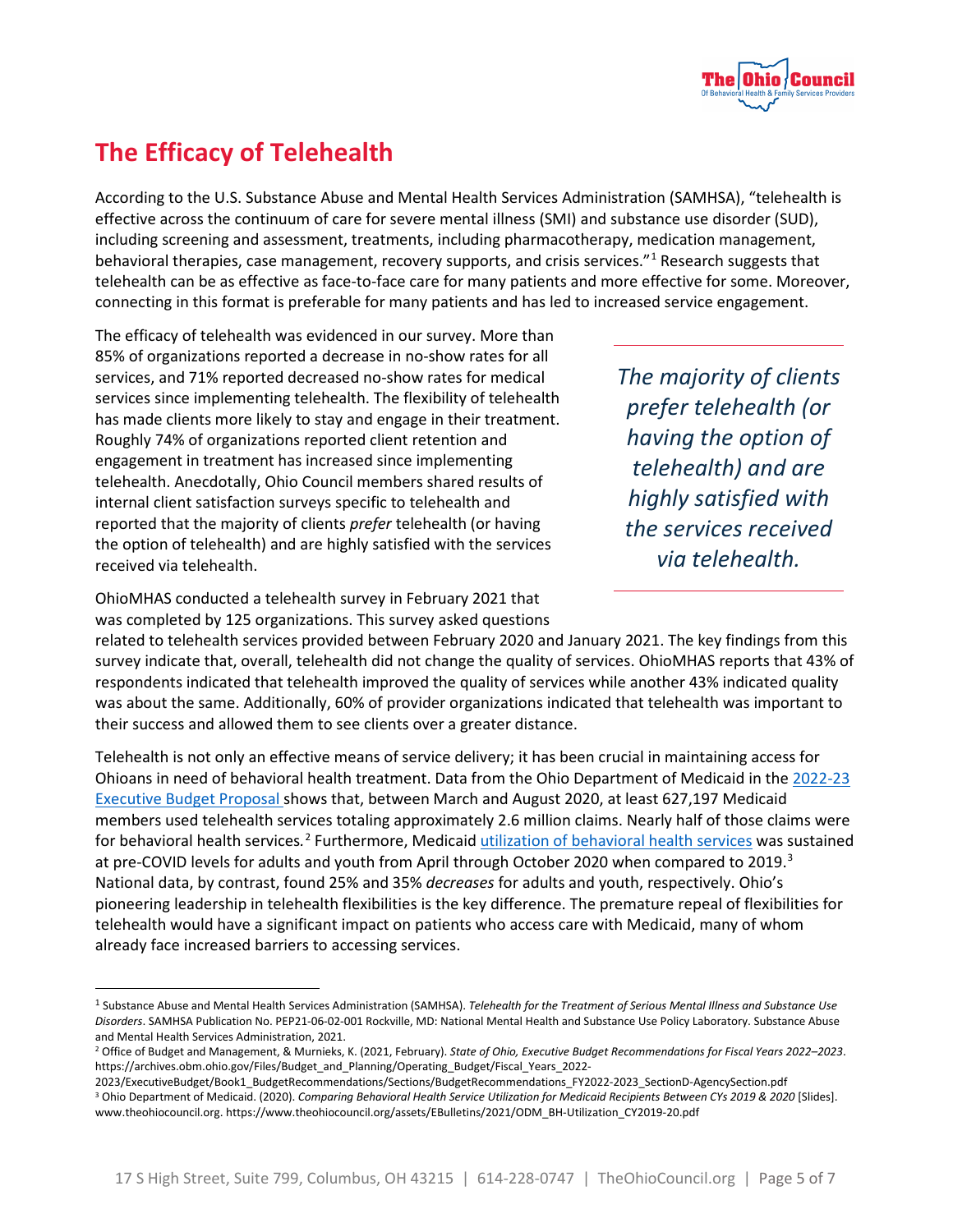

## <span id="page-6-0"></span>**The Importance of Audio-Only Services**

Without question, the ability for behavioral health providers to deliver services through both synchronous and asynchronous activities has ensured that clients who do not access to technology or broadband internet have not been left without treatment. Indeed, this policy advancement has been viewed as sound and popular among lawmakers and federal officials, resulting in the introduction of [several federal bipartisan bills](https://www.cchpca.org/federal/pending-legislation/) to expand telehealth to include audio-only services.

Many rural Ohioans do not have access to the high-speed internet service needed for two-way video calls. For that reason, audio-only visits have been an indispensable tool for behavioral health clinicians to reach their clients throughout the pandemic. Our members report that the audio-only modality for behavioral health has been critical during the PHE and that beneficiaries' need for audio-only services has not dissipated over the course of the pandemic. The discontinuation of audio-only services would create a significant barrier for people without access to reliable internet connections in accessing treatment.

While other types of medical treatment may require a physical exam or visualization of the patient, this is often unnecessary for mental health treatment. For example, crisis hotlines and more recently chat/text lines have been successfully de-escalating mental health crises without physically seeing the person in crisis for several years. Furthermore, behavioral health clinicians and medical professionals rely on existing standards of care and use their professional judgment to determine when telehealth services are appropriate and when an individual would benefit from in-person services. Accordingly, The Ohio Council does not recommend an initial or ongoing in-person requirement for telehealth services.

Additionally, our members have shared that their clients who have thought disorders, limited cognitive abilities, and/or a lack of knowledge regarding technology often have great difficulty following the steps to access video-based services. Furthermore, clients who suffer from paranoia are often extremely mistrustful of video-based services. Audio-only services, however, have been an effective alternative for these clients. For The Ohio Council's members, collaborative decision-making between the provider and client is the preferred method for determining the most effective modality of care. We agree with and support the role of client choice in the modality of service delivery, and we encourage our regulatory partners and policymakers to consider the benefits of audio-only services sustain access of these services as the pandemic continues and into the future.

### <span id="page-6-1"></span>**HIPAA-Compliant Platforms & Electronic Signatures**

Most organizations surveyed report having access to HIPAA-compliant telehealth platforms such as Doxy.me or Zoom for Healthcare. However, it was also reported that use of non-HIPAA compliant platforms is sometimes necessary to ensure access and often occurs at the request of clients. Many people in need of behavioral health care do not have the technological resources (such as updated equipment or high-speed internet) to utilize HIPAA-compliant platforms. Others report HIPAA-compliant platforms to be more confusing and difficult to navigate. Non-compliant, non-public-facing platforms such as Zoom, Microsoft Teams, and Apple FaceTime that meet current federal waivers on telehealth HIPAA compliance<sup>[4](#page-6-2)</sup> are often integrated into consumer electronics and/or available free of charge for clinicians and patients. We recommend that HIPAA compliance relaxations continue in accordance with federal guidance.

<span id="page-6-2"></span><sup>4</sup> Office for Civil Rights, U.S. Department of Health and Human Services. (2020, March). *Notification of Enforcement Discretion for Telehealth Remote Communications During the COVID-19 Nationwide Public Health Emergency*. www.HHS.gov. https://www.hhs.gov/hipaa/for-professionals/specialtopics/emergency-preparedness/notification-enforcement-discretion-telehealth/index.html